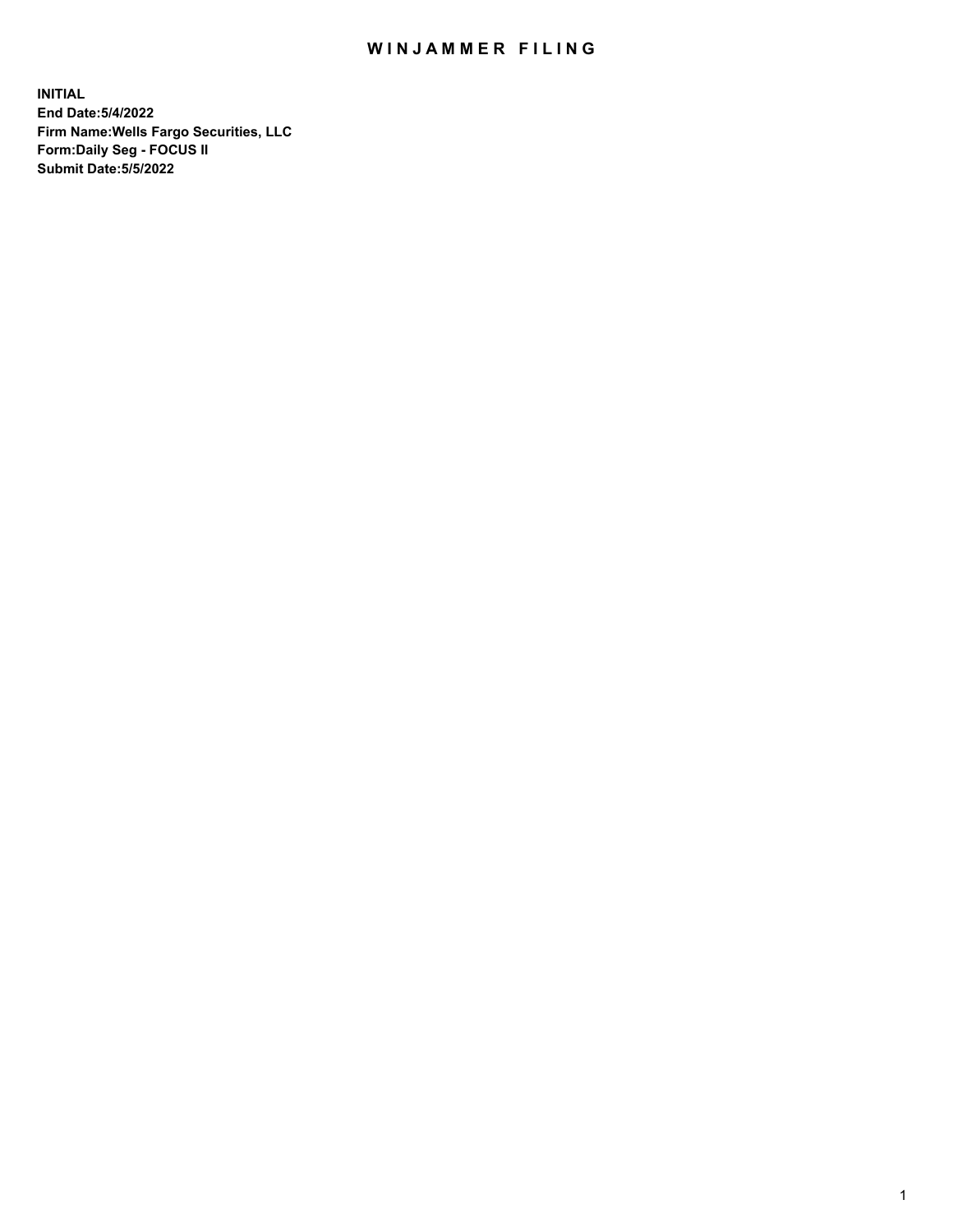**INITIAL End Date:5/4/2022 Firm Name:Wells Fargo Securities, LLC Form:Daily Seg - FOCUS II Submit Date:5/5/2022 Daily Segregation - Cover Page**

| Name of Company                                                                                                  | <b>Wells Fargo Securities LLC</b> |
|------------------------------------------------------------------------------------------------------------------|-----------------------------------|
| <b>Contact Name</b>                                                                                              | <b>James Gnall</b>                |
|                                                                                                                  |                                   |
| <b>Contact Phone Number</b>                                                                                      | 917-699-6822                      |
|                                                                                                                  |                                   |
| <b>Contact Email Address</b>                                                                                     | james.w.gnall@wellsfargo.com      |
|                                                                                                                  |                                   |
| FCM's Customer Segregated Funds Residual Interest Target (choose one):                                           |                                   |
| a. Minimum dollar amount: ; or                                                                                   | 105,000,000                       |
| b. Minimum percentage of customer segregated funds required:% ; or                                               | <u>0</u>                          |
| c. Dollar amount range between: and; or                                                                          | 00                                |
| d. Percentage range of customer segregated funds required between:% and%.                                        | 00                                |
| FCM's Customer Secured Amount Funds Residual Interest Target (choose one):                                       |                                   |
| a. Minimum dollar amount: ; or                                                                                   | 30,000,000                        |
| b. Minimum percentage of customer secured funds required:%; or                                                   | <u>0</u>                          |
| c. Dollar amount range between: and; or                                                                          | 00                                |
| d. Percentage range of customer secured funds required between: % and %.                                         | 0 <sub>0</sub>                    |
|                                                                                                                  |                                   |
| FCM's Cleared Swaps Customer Collateral Residual Interest Target (choose one):<br>a. Minimum dollar amount: ; or | 355,000,000                       |
| b. Minimum percentage of cleared swaps customer collateral required:% ; or                                       | <u>0</u>                          |
| c. Dollar amount range between: and; or                                                                          | <u>00</u>                         |
| d. Percentage range of cleared swaps customer collateral required between:% and%.                                | 00                                |
|                                                                                                                  |                                   |

Attach supporting documents CH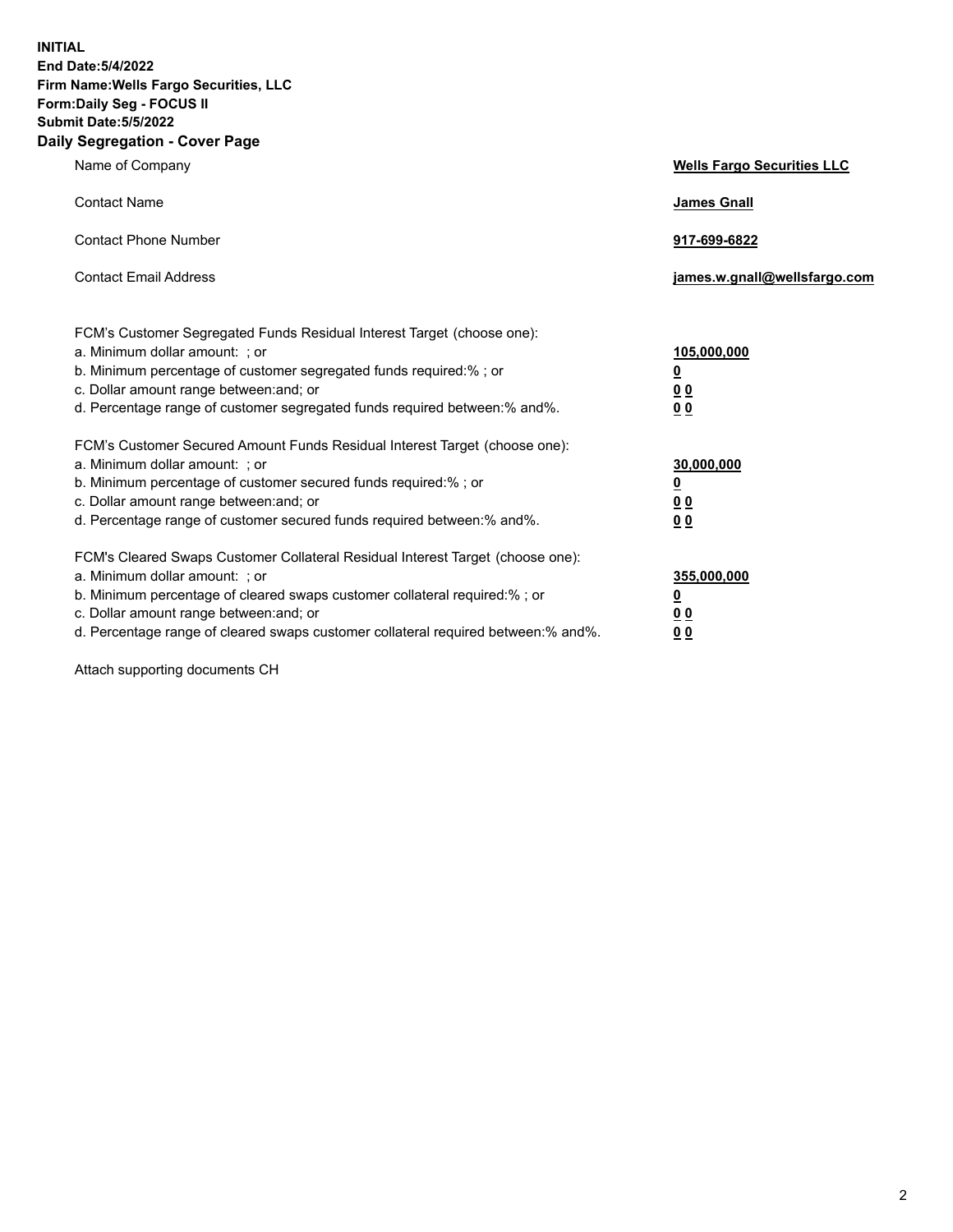**INITIAL End Date:5/4/2022 Firm Name:Wells Fargo Securities, LLC Form:Daily Seg - FOCUS II Submit Date:5/5/2022 Daily Segregation - Secured Amounts** Foreign Futures and Foreign Options Secured Amounts Amount required to be set aside pursuant to law, rule or regulation of a foreign government or a rule of a self-regulatory organization authorized thereunder 1. Net ledger balance - Foreign Futures and Foreign Option Trading - All Customers A. Cash **648,560,032** [7315] B. Securities (at market) **394,182,595** [7317] 2. Net unrealized profit (loss) in open futures contracts traded on a foreign board of trade **-219,847,274** [7325] 3. Exchange traded options a. Market value of open option contracts purchased on a foreign board of trade **272,252** [7335] b. Market value of open contracts granted (sold) on a foreign board of trade **0** [7337] 4. Net equity (deficit) (add lines 1. 2. and 3.) **823,167,605** [7345] 5. Account liquidating to a deficit and account with a debit balances - gross amount **1,747,972** [7351] Less: amount offset by customer owned securities **-1,712,158** [7352] **35,814** [7354] 6. Amount required to be set aside as the secured amount - Net Liquidating Equity Method (add lines 4 and 5) 7. Greater of amount required to be set aside pursuant to foreign jurisdiction (above) or line 6. FUNDS DEPOSITED IN SEPARATE REGULATION 30.7 ACCOUNTS 1. Cash in banks A. Banks located in the United States **148,771,782** [7500] B. Other banks qualified under Regulation 30.7 **3,990,822** [7520] **152,762,604** 2. Securities A. In safekeeping with banks located in the United States **509,276,909** [7540] B. In safekeeping with other banks qualified under Regulation 30.7 **0** [7560] **509,276,909** [7570] 3. Equities with registered futures commission merchants A. Cash **-71,366,605** [7580] B. Securities **64,905,686** [7590] C. Unrealized gain (loss) on open futures contracts **139,556,942** [7600] D. Value of long option contracts **20** [7610] E. Value of short option contracts **0** [7615] **133,096,043** [7620] 4. Amounts held by clearing organizations of foreign boards of trade

## A. Cash **0** [7640]

- B. Securities **0** [7650]
- C. Amount due to (from) clearing organization daily variation **0** [7660]
- D. Value of long option contracts **0** [7670]
- E. Value of short option contracts **0** [7675] **0** [7680]
- 5. Amounts held by members of foreign boards of trade
	-
	- B. Securities **0** [7710]
	- C. Unrealized gain (loss) on open futures contracts **-313,079,285** [7720]
	- D. Value of long option contracts **272,232** [7730]
	- E. Value of short option contracts **0** [7735] **156,923,546** [7740]
- 6. Amounts with other depositories designated by a foreign board of trade **0** [7760]
- 7. Segregated funds on hand **0** [7765]
- 8. Total funds in separate section 30.7 accounts **952,059,102** [7770]
- 9. Excess (deficiency) Set Aside for Secured Amount (subtract line 7 Secured Statement Page 1 from Line 8)
- 10. Management Target Amount for Excess funds in separate section 30.7 accounts **30,000,000** [7780]
- 11. Excess (deficiency) funds in separate 30.7 accounts over (under) Management Target **98,855,683** [7785]

**0** [7305]

**823,203,419** [7355]

## **823,203,419** [7360]

[7530]

 A. Cash **469,730,599** [7700] **128,855,683** [7380]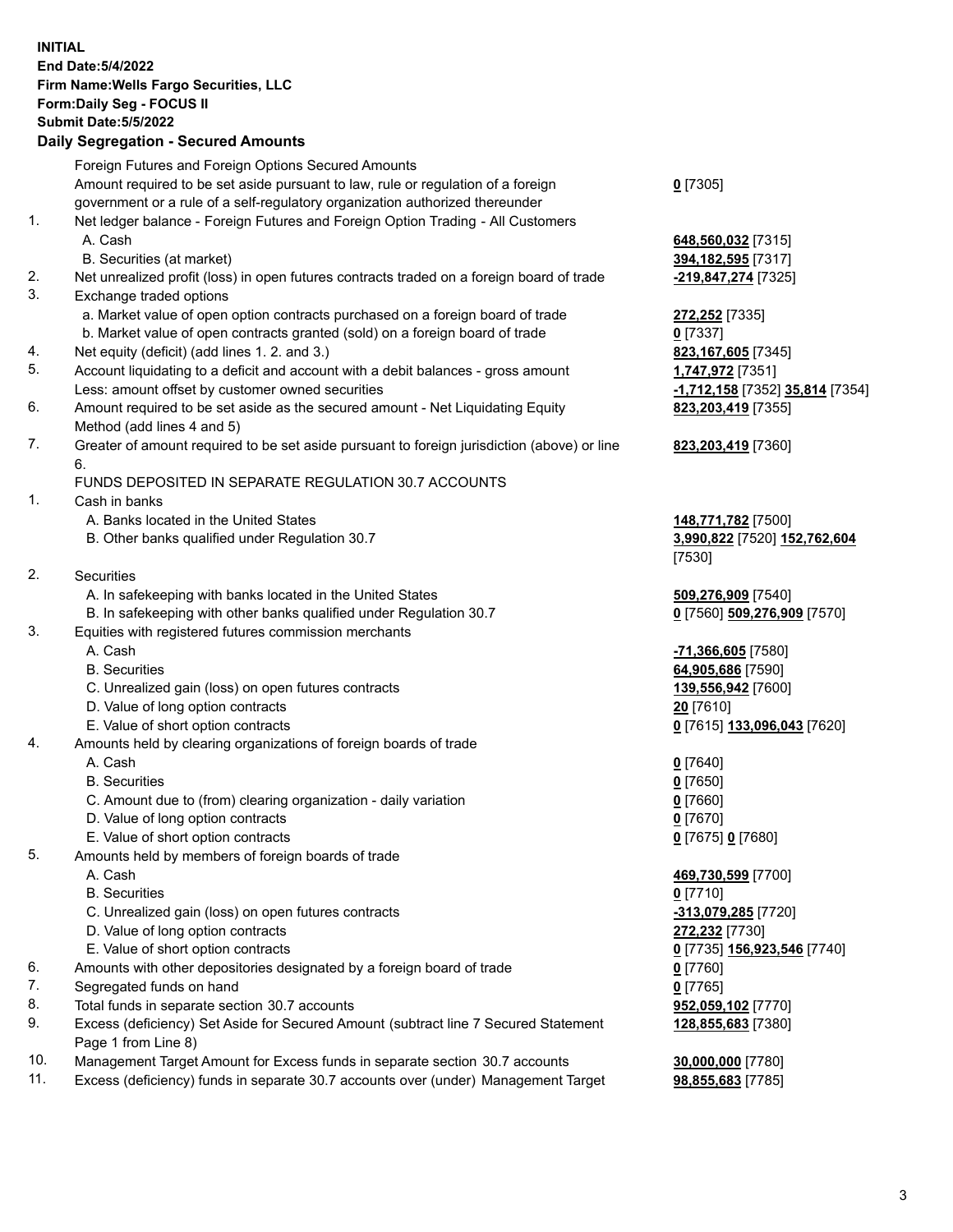**INITIAL End Date:5/4/2022 Firm Name:Wells Fargo Securities, LLC Form:Daily Seg - FOCUS II Submit Date:5/5/2022 Daily Segregation - Segregation Statement** SEGREGATION REQUIREMENTS(Section 4d(2) of the CEAct) 1. Net ledger balance A. Cash **1,521,681,230** [7010] B. Securities (at market) **1,857,037,815** [7020] 2. Net unrealized profit (loss) in open futures contracts traded on a contract market **2,011,832,178** [7030] 3. Exchange traded options A. Add market value of open option contracts purchased on a contract market **7,065,534,164** [7032] B. Deduct market value of open option contracts granted (sold) on a contract market **-6,984,433,952** [7033] 4. Net equity (deficit) (add lines 1, 2 and 3) **5,471,651,435** [7040] 5. Accounts liquidating to a deficit and accounts with debit balances - gross amount **388,048,394** [7045] Less: amount offset by customer securities **-385,073,731** [7047] **2,974,663** [7050] 6. Amount required to be segregated (add lines 4 and 5) **5,474,626,098** [7060] FUNDS IN SEGREGATED ACCOUNTS 7. Deposited in segregated funds bank accounts A. Cash **110,502,755** [7070] B. Securities representing investments of customers' funds (at market) **685,891,294** [7080] C. Securities held for particular customers or option customers in lieu of cash (at market) **170,293,604** [7090] 8. Margins on deposit with derivatives clearing organizations of contract markets A. Cash **3,609,533,415** [7100] B. Securities representing investments of customers' funds (at market) **98,977,862** [7110] C. Securities held for particular customers or option customers in lieu of cash (at market) **1,686,744,211** [7120] 9. Net settlement from (to) derivatives clearing organizations of contract markets **-465,409,486** [7130] 10. Exchange traded options A. Value of open long option contracts **7,065,534,164** [7132] B. Value of open short option contracts **-6,984,433,952** [7133] 11. Net equities with other FCMs A. Net liquidating equity **0** [7140] B. Securities representing investments of customers' funds (at market) **0** [7160] C. Securities held for particular customers or option customers in lieu of cash (at market) **0** [7170] 12. Segregated funds on hand **0** [7150] 13. Total amount in segregation (add lines 7 through 12) **5,977,633,867** [7180] 14. Excess (deficiency) funds in segregation (subtract line 6 from line 13) **503,007,769** [7190] 15. Management Target Amount for Excess funds in segregation **105,000,000** [7194] **398,007,769** [7198]

16. Excess (deficiency) funds in segregation over (under) Management Target Amount Excess